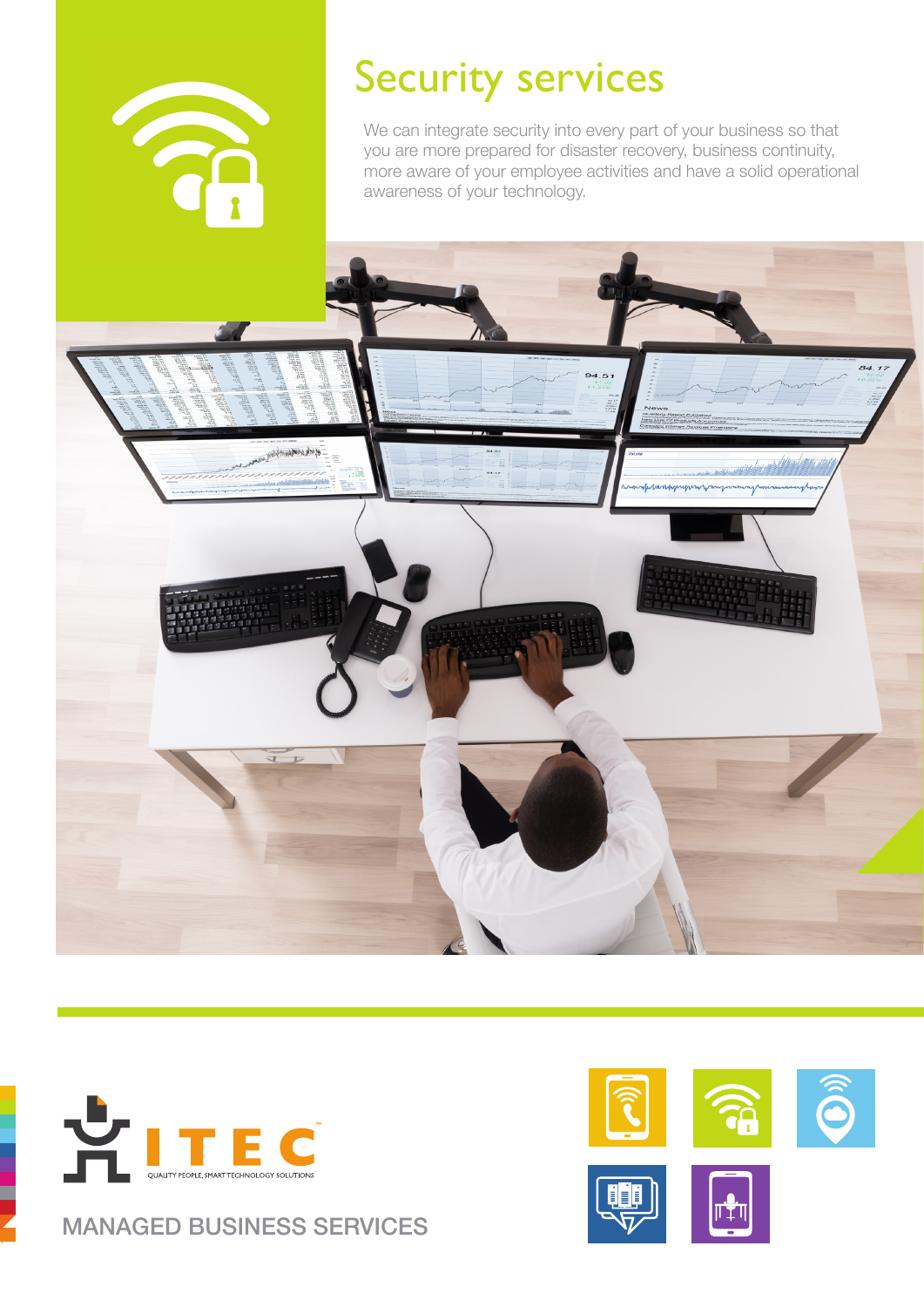# **Get to know Security Services**

Security is the hot topic of our age and for good reason. This is because it's not about security, but information - data. Every digital security concern your business has, is around ensuring your valuable business knowledge doesn't fall into the wrong hands, or is stolen from yours. All security is about access: allowing the right people to see the right data at the right time. By following this basic premise and then analysing what is under threat in your business, it is not difficult to start creating a security culture that doesn't inhibit your employees' productivity. By linking with a trusted partner, you can hone your security culture and leave the heavy lifting to us.

# **Core features**

- A full security audit of your business environment.
- Managed security services that reduce cost while delivering results
- Take full control of access authorisation by integrating with credential systems such as Microsoft ActiveDirectory.
- Deploy the latest in two-factor authentication, access badges and identity tags.
- Cloud and on-premises options.
- Full control over printing with ITEC Print Director.
- Lock down telephony security with Mitel Clearspan.
- Share documents securely with the M-Files platform.
- Secure your network with the latest in hardware and software practices.
- Harden security on user devices and control access to applications.
- Take advantage of the latest in encryption to keep data from the wrong eyes.

# **Why ITEC?**

- A leading provider of comprehensive security solutions across the business ecosystem.
- Experienced in security deployments for small and large businesses.
- Effective and fast deployment using the best in cloud and on-premises technologies.
	- Focused on operational requirements, so you can get back to growing your business.

Expert integrator of devices and services, including the securing of office equipment such as multi-function printers.



Highly capable of driving credential-based security, ensuring your people have what they need without sacrificing security.

- Partnered with leading security vendors and platforms.
- A committed partner through your business journey.

# **DID YOU KNOW?**

Customer details, the specifics of deals, competitive pricing, phone calls, emails and many other pieces of information are crucial to gaining and maintaining an edge over the competition. Today this is amplified through technology. Employees are able to access data when and where they need it, as well as feed new intelligence into the business. Analytics allow for new insights into the business landscape. Real-time reporting makes strategic data readily available to act on. By growing a good security culture and partnering with a trusted service and solution provider such as ITEC, it is possible and affordable to become a secure business.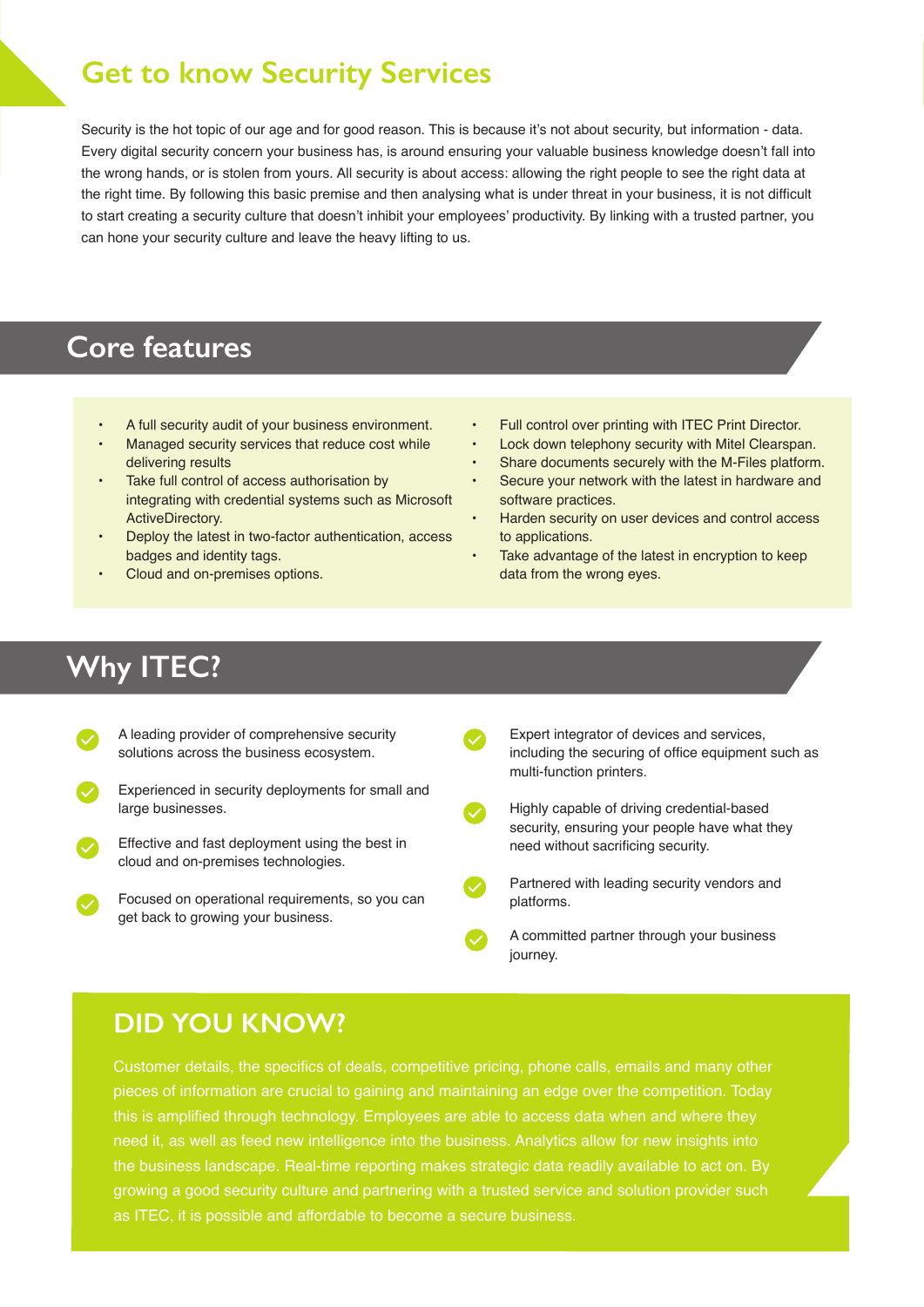# **Security Services offerings**

#### **Harden Devices**

tools for your business, but they also represent serious security other office equipment. By smartly integrating these devices into It's crucial to know what is important to your business and then put the measures in place to secure those valuable assets. But you don't have to do it alone. Through remote management, best-of-breed practices and the latest in applications, your business can be secure and safe while being managed by ITEC's experienced experts.

#### **Take the hassle out of security**

Enable your employees to get the documentation and details they need, ensuring your data is secure, by deploying virtual private networks (VPNs), reliable connectivity, security on user devices and easy access to company documents through M-Files.

#### **Expand your data's reach**



# **Enjoy telephony without back doors**

Modern telephone systems are faster, more reliable and highly affordable, because they are digital. This means there are many things motivated criminals can do to infiltrate, eavesdrop, reroute and disable calls. Don't let your telephony system become a dark horse that can harm your company. Use the best in telephone technology security, such as Mitel Clearspan, and get the best in communications without unwanted ears listening in.

#### **Lock down your network**

outside your company. This makes it the main target of criminals the network devices themselves.

From the receptionist to sales to contractors and visitors, there are many moving pieces in a company and all of them require some level of access to your systems. Use the latest in access control technologies to ensure only the right people log in at the right place and time.

#### **Full access control**



Your business thrives on documents: deals, brochures, case studies, customer details, reports and many more pieces of information. Ensure your people can access company knowledge without accidentally sharing it with the wrong people or applications.

#### **Secure your documents**



#### **Give access to the right applications**

Software is pervasive in the modern workplace, but the mix can include authorised and unauthorised applications. Lock down the user.